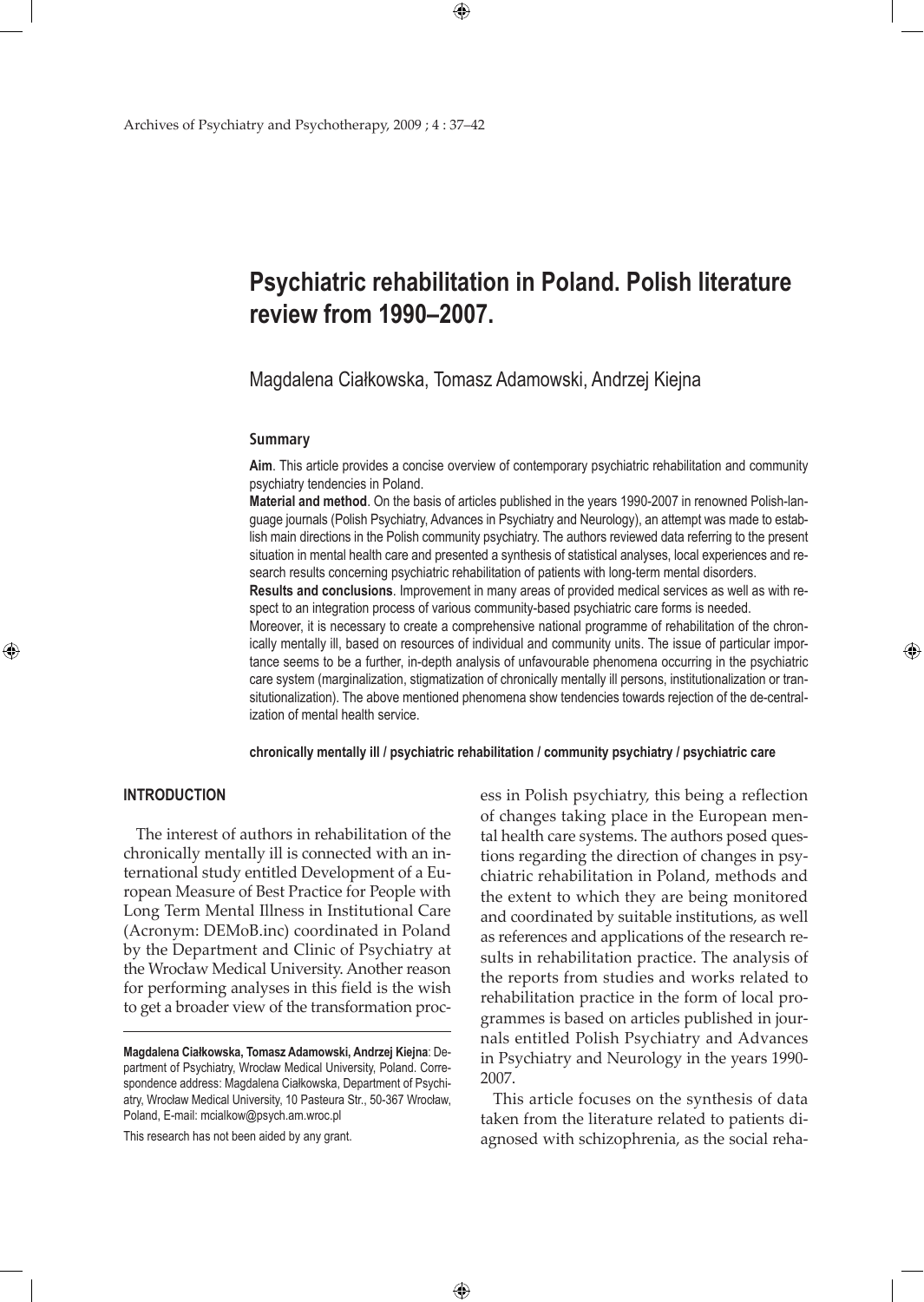bilitation of this group of patients still poses a challenge of organisational, psychological and economical nature, not only in Poland, but also in countries having a long-established tradition in the community care.

Developing the idea of community psychiatry since the beginning of the 1970's of 20th century resulted in innovative organisational initiatives, which manifested themselves through zoning and sub-zoning of hospitals, measures aimed at preserving continuity of a patient's care, reduction in the number of beds in mental hospitals, developing the network of outpatient health service and psychiatric departments at general hospitals, creating new organisational forms of the community care. The introduced ideas of community psychiatry were legally fixed by the Mental Health Care Act of 19th August 1994 and the subsequent amendments as well as the project of the National Mental Health Care Programme [1, 2, 3].

The subject-matter discussed in the Polish literature devoted to psychiatric rehabilitation of patients suffering from chronic mental disorders basically encompasses four areas:

- study of the patients' quality of life and their satisfaction with the treatment,
- analyses of statistical data with respect to changes in Polish psychiatry,
- introduction of psychiatric rehabilitation projects on the local level,
- comparisons of chosen parameters of the community psychiatry.

# **STUDY OF THE QUALITY OF LIFE AND SATISFACTION WITH THE TREATMENT**

Polish studies [5, 6], similarly to data contained in the world literature, demonstrate that the subjective assessment of the quality of life does not depend on the acuteness of psychopathological symptoms noted by a psychiatrist, and what is more, it does not have a considerable influence on the assessment of a patient's own functioning. Moreover, it was shown, that WTZ's (occupational therapy workshop) participants differ significantly from patients of day care hospitals only with respect to the subjective assessment of their own functioning [6]. This subjective assessment of a patient's own functioning, however, negatively

correlates with acuteness of the symptoms of an illness [5]. The assessment of a patient's functioning made by his carer does not significantly influence the subjective assessment of the quality of life of the patient himself [7]. Therefore, it can be concluded that the quality of a patient's life is to a larger extent influenced by other variables, most probably of an intrapsychic and interpersonal character, beyond the assessment of a patient's own functioning or the assessment made by the observer – carer [ibidem].

Opinions of patients regarding conditions and effects of treatment in mental health care units (of inpatient and outpatient mental clinics) [8, 9, 10, 12] were analysed. The following areas of a clinic's functioning need improvement: the therapists' activity (psychologist and occupational therapists), patient's access to formal and medical information as well as conditions of stay related to a clinic's infrastructure [9].

Other reports point to the diverse needs of patients with respect to the conditions of hospitalisation depending on the length of their hospital stay. Relations with hospital staff and other patients were emphasized as the most advantageous elements at the final stage of the stay. Unfavourable elements of the hospital treatment, taking into account the initial estimates were: the very process of treatment, relation with patients, feeling of monotony and idleness, fixed rules of the clinic's functioning, whereas at the end of an inpatient treatment, patients more often found relations with hospital staff unfavourable [12].

Problems with the quality of mental care reported by patients are related to the nature of psychiatry (restricting freedom of patients, aggression, lack of intimacy), conditions of a hospital stay (rules according to which a clinic functions, overcrowding, noise, food and sanitary conditions) as well as hospital staff. Critical comments addressed to hospital staff and connected with a deficit of information concerning treatment and therapy, insufficient interest and scope of the given support, inappropriate behaviour of the auxiliary staff, the lack of respect for sex and intimacy in patient-patient and patient-staff relations. Authors emphasize that the negative assessment of the above mentioned three dimensions of hospitalisation concern these areas of activity of mental health care units, which are directly linked to their proper financing [10].

Archives of Psychiatry and Psychotherapy, 2009 ; 4 : 37–42

 $\bigoplus$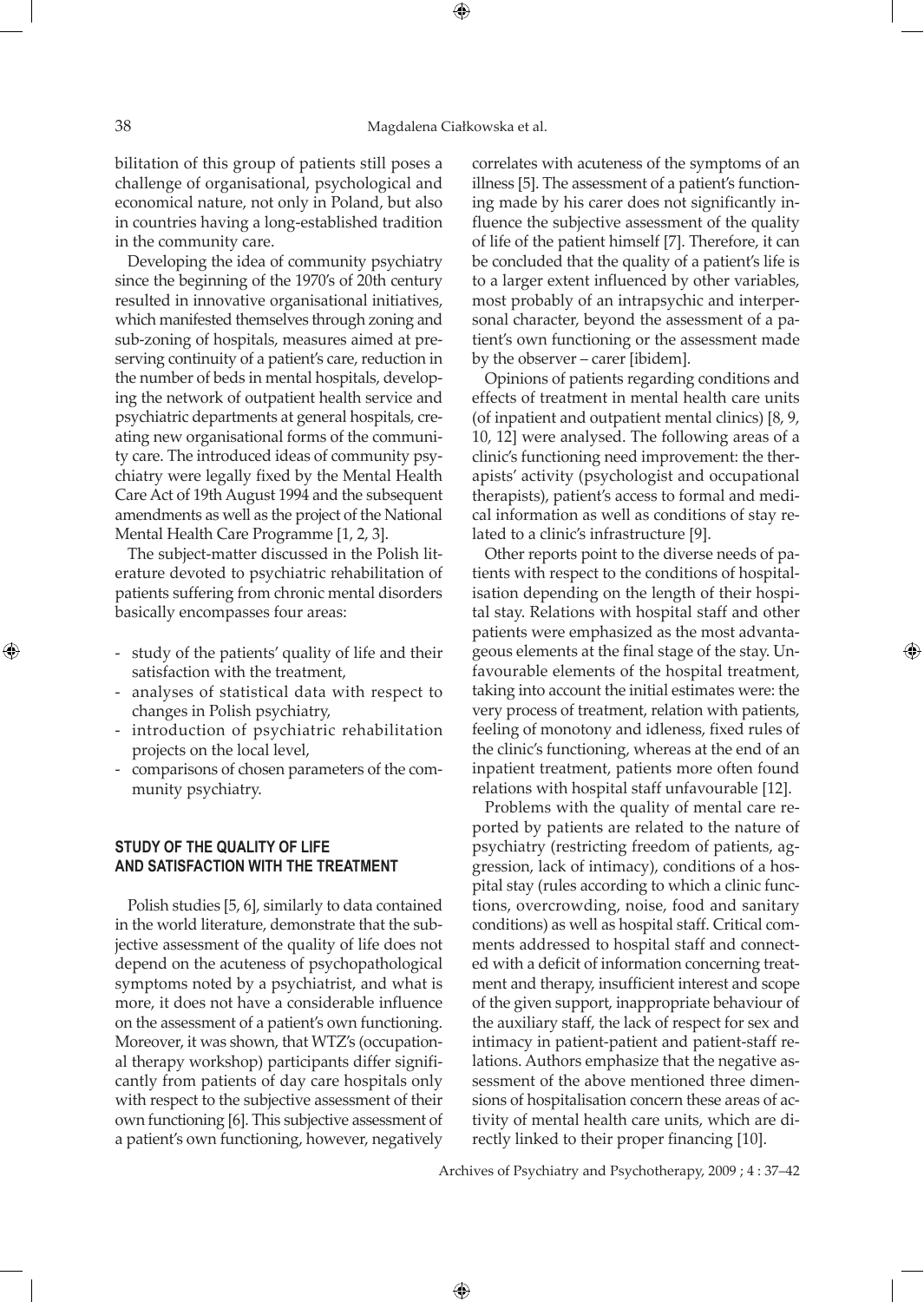⊕

The study results of satisfaction of patients undergoing treatment in community care forms associated with the Institute of Psychiatry and Neurology indicate the position of a clinic in Warsaw between a traditionally-oriented centre and a centre with long experience in community care [8]. The results of this study encourage reflection about the quality of the offered services and satisfaction with treatment in centres that do not have such comprehensive support of the scientific institution as the clinics taking part in the study.

Analyses of survey results show great dissimilarities among mental health care provided by social assistance homes both with respect to the number and the education of staff, services and the rules regulating care and treatment. Treatment and rehabilitation takes the form of an individualised and multi-directional therapy. Most often mentioned factors, which cause lowering of the quality of mental health care, are lack or insufficient funding (46% of respondents) and the shortage of staff (46%) [11].

#### **ANALYSES OF STATISTICAL DATA**

⊕

Few publications in this field present changes that occurred over the years in the Polish psychiatric rehabilitation [13, 14, 15]. Załuska points to the phenomenon of a growing number of beds (in total) in psychiatric health care within the time span of 1999 and 2003, as well as creating, since 2001, beds for a long-term care (nursing&care and therapy&care models). The author indicates the necessity of analysing the reasons of such state of affairs in order to find an answer to a question whether the observed increase in the number of beds does not mean resigning from deinstitutionalisation and emergence of a disadvantageous phenomenon of transinstitutionalisation [13].

Analysis of the proliferation of community self-help homes demonstrates that at the end of 2001 as much as 65% of the units took care of both the chronically mentally ill and those intellectually disabled. Such a situation is a major obstacle in creating proper conditions for rehabilitation of the mentally ill. Only 16% of the community self-help homes offered services exclusively for the group of the mentally ill. In 2001, there were 38 sheltered flats having the total of

328 places. In Podlaskie and West Pomeranian Voivodeships there was not a single hostel. The greatest number of hostels was in Silesia – as many as 11. In Greater Poland there were 5, and the remaining voivodeships had from one to four hostels on their territory [14].

On the basis of the quoted data, one can draw a conclusion about considerable limitations resulting from the fact of uneven, and often inadequate to needs, proliferation of community self-help homes and hostels in the framework of community support system for people with mental disorders in Poland.

It is worth noticing that the privatisation process of the national health care also encompassed the outpatient mental health care. In 2001, almost every third outpatient mental health care unit had a status of a non-public clinic. The share of non-public mental health care clinics reached from 10% (in Świętokrzyskie and Subcarpathian Voivodeships) to almost 70% of the outpatient mental health care (over 50% recorded in the Pomeranian, Warmian-Masurian, Greater Poland and West Pomeranian Voivodeships) [15]. The existence of a considerable territorial differentiation with respect to the number of non-public outpatient mental care clinics in Poland can be, inter alia, related to quantitative and qualitative difference in self-governmental policy introducing local conveniences.

## **LOCAL EXPERIENCES AND PROGRAMMES**

Works on the level of local community activities are the example of original, innovative, effective solutions in Polish conditions, as regards psychiatric rehabilitation. They refer to the achievements of global psychiatry and are often formed on the basis of international cooperation [16, 17, 18, 19]. Occupational rehabilitation of patients with schizophrenia, as one of the most crucial elements of social rehabilitation, never saw any comprehensive, effective organisational systems created on the national level. Existing solutions, which include those patients in the system of promoted employment as part of the competitive market, have a very fragmentary and, most of all, local character [4].

Kraków experiences based on activities in the framework of the WTZ, as well as the possibility

Archives of Psychiatry and Psychotherapy, 2009 ; 4 : 37–42

 $\bigoplus$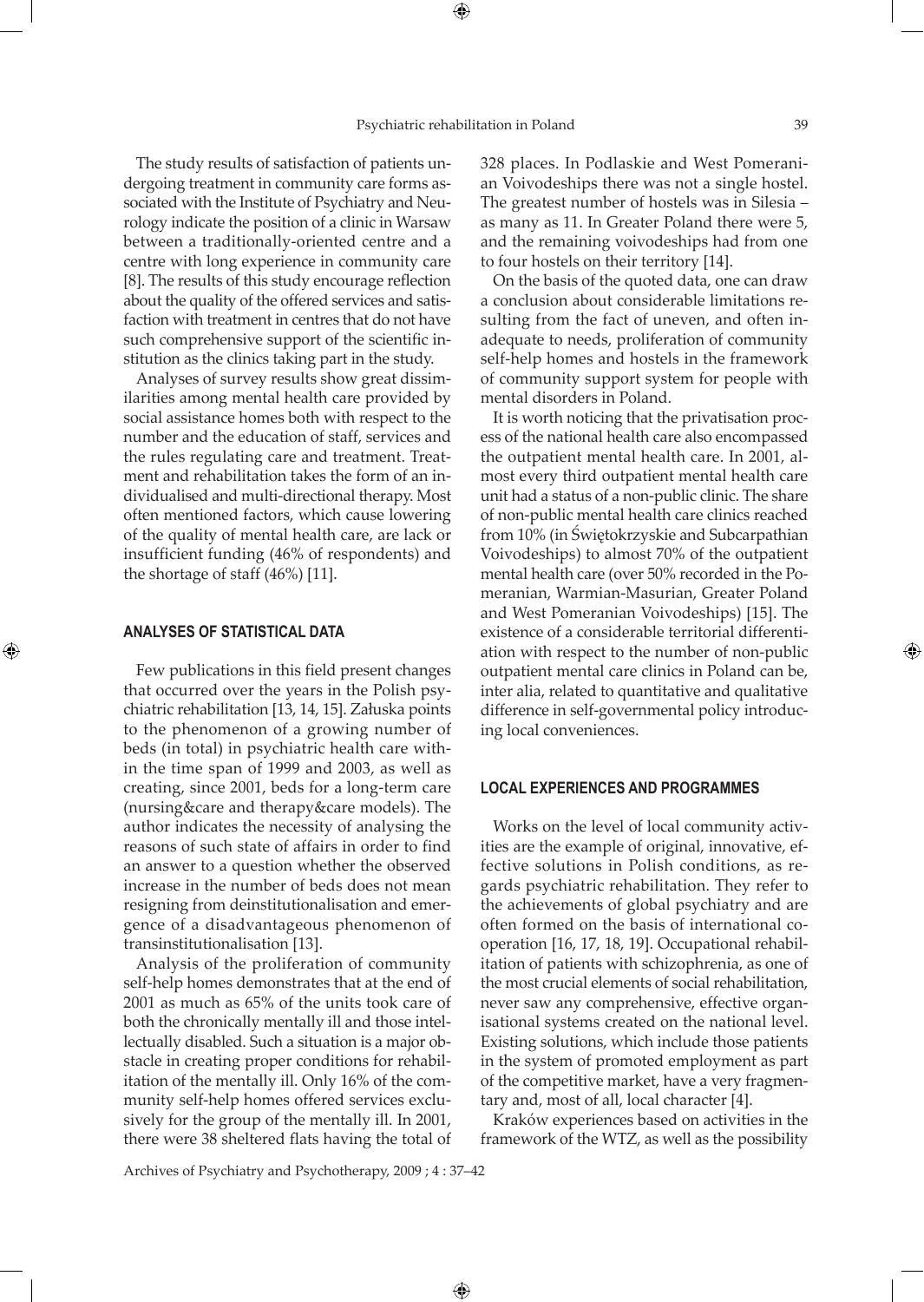of employing the ill in a social enterprise, sheltered work institution, or a free market company, point out the importance of the multi-stage occupational rehabilitation of individuals suffering from schizophrenia within a comprehensive system of rehabilitation [16].

Psychiatric rehabilitation practised in the form of a community model in Białystok, as part of activities of the Psychiatric Rehabilitation Association, includes several environmental initiatives. Dedicated publications emphasise positive influence of the whole environmental care unit on the frequency and length of hospitalisation of those being under care, within the period of 12 months since they were involved in the community treatment. (decrease in the total number of hospitalisations by 15%, decrease in the total time of hospitalisation by over 41%) [17].

Gorzów experiences [18] indicate the following problems noted by workers of 18 community self-help homes: the lack of an established main environmental profile of a self-help home, organising common group activities for the mentally handicapped and chronically mentally ill, no possibility of instant consultation with a psychiatrist and psychologist, considerable overburden of the staff (expressed in the complaints regarding too many working hours, discouragement resulting from the lack of satisfactory effects, lack of professional trainings for the staff). The surveyed environmental self-help homes employ, on average, 3 specialists; the minimal number of patients per one therapist is seven.

Problems connected with enforced changes in the community-profiled institution, being the consequence of the reform of financing medical services, were presented on the example of ZOZ (National Healthcare Institution) in Bielsko Biała [19]. The author stresses the fact that insufficient funds for environmental psychiatry resulted in lowering of the quality and range of the offered services. Financing of the occupational therapy and afternoon club activities was temporarily discontinued, intensity of cooperation with institutions was lessened, the number of admissions was limited, and staff headcount was reduced.

The above mentioned cases provoke a thought on the condition of the rehabilitation of the chronically mentally ill under Polish conditions. Some centres approximate European standards, others function according to rules that are in conflict with the idea of the community psychiatry. Due to very scarce publications in this field, it is hard to assess the scale of each of these phenomena. Locally enforced, unfavourable changes, influencing the offered services, lead to lowering of their quality and do not correspond to nationally developed concepts of community therapy and rehabilitation.

# **COMPARISON OF THE CHOSEN PARAMETERS OF CARE IN THE FRMEWORK OF COMMUNITY PSYCHIATRY**

Studies analysing the influence of the therapeutic management on the social network of patients and burden of their families demonstrated that the burden of patients' families suffering from schizophrenia and treated in the 24-hour system is greater than in case of patients using typical community forms of health care [24, 26]. A significant dependence was statistically observed between indicators of the supporting network of individuals with schizophrenia using an outpatient treatment programme (scope of the network, size of the outside-family network, level of support, type of social support system) and the aims of treatment (insight into the illness and subjective satisfaction from therapy).

The results of Polish studies in this field are consistent with the world reports [29]. Furthermore, it was shown that patients included in the community treatment programme derive more support from their social networks than patients with an individual treatment programme. This allows us to suppose that those social networks of patients using community treatment undergo changes [30].

Prospective studies show that patients undergoing community treatment, as opposed to those treated by means of a programme regarded as traditional (after a stay in an inpatient department they are referred to outpatient clinics) in the 7 year period of illness they had a much lower number of relapses, and also of readmissions (however the difference remains statistically insignificant) [20]. Taking advantage of the offer of occupational therapy workshops, community self-help homes and specialist care services by patients affect the reduction of 24-hour hospitalisations, both with respect to their duration and their number [25].

It should be emphasised that measurable and real effects of therapy in the environmental sys-

Archives of Psychiatry and Psychotherapy, 2009 ; 4 : 37–42

 $\bigoplus$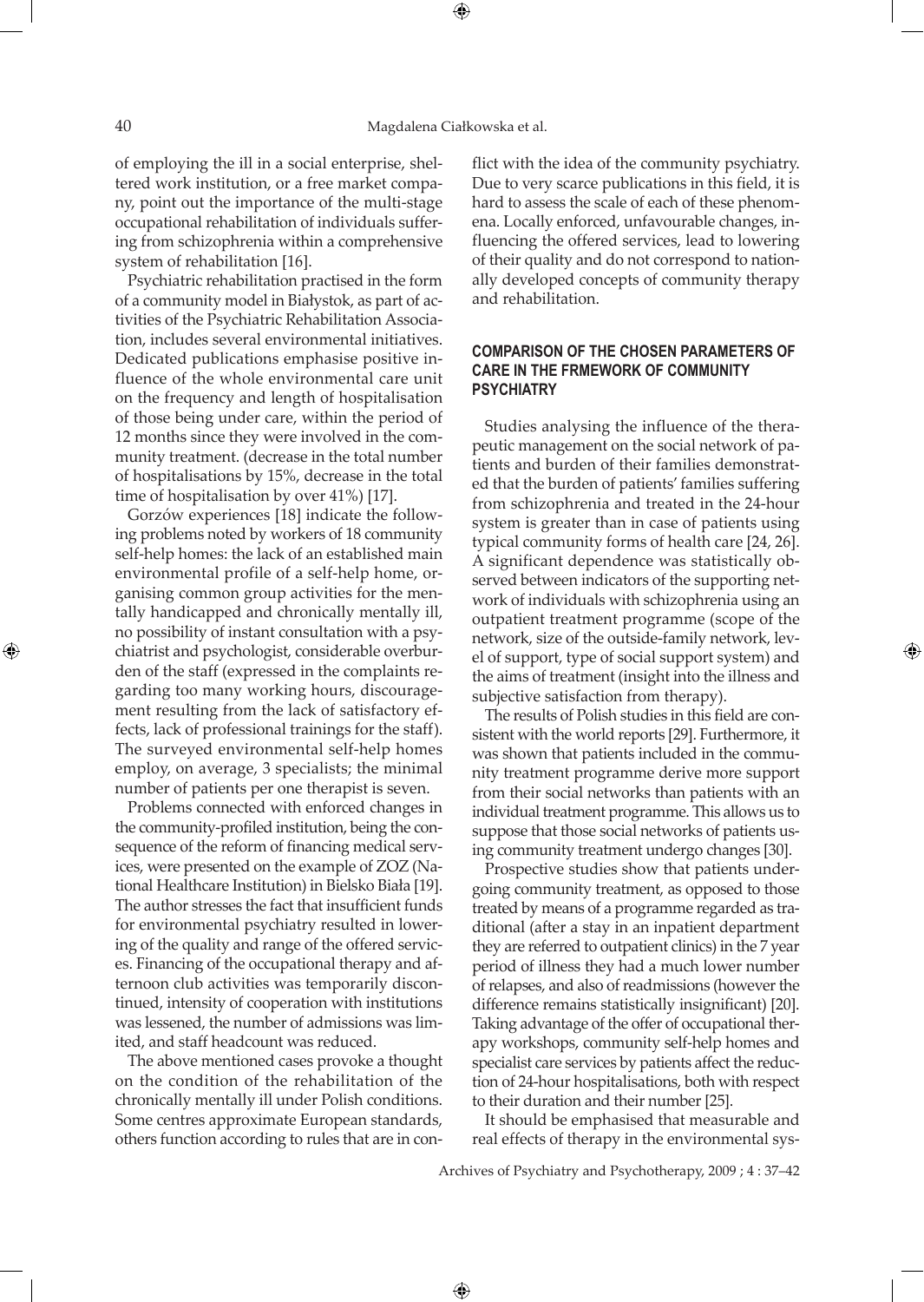$\bigoplus$ 

tem can be observed only after a longer period of time. According to the so called Hawthorn's effect, it happens that the best, though shortterm, effects of treatment are achieved in the first months after creation of a new form of care. The analysis of results of two- and four-year community care of patients with chronic mental disorders clearly demonstrates a tendency towards improvement with respect to social functioning of patients, the increase of satisfaction with services, decrease in the level of troublesome behaviour and burden of families, as well as shortening the period of hospitalisation [22, 23].

Care of the community therapy teams of patients with chronic mental disorders results in considerable improvement in their social functioning, not only in case of patients with a considerable, but also, though to a lesser degree, patients with moderate or even low level of functioning impairment. Thus, it seems purposeful to include patients suffering from less acute functioning disorders in the community treatment programme [24].

Introducing trainings in social and self-service skills into a therapeutic programme gives satisfactory results in the form of, respectively, skills improvement in interpersonal contacts and increased level of knowledge about nourishment and personal hygiene [21, 27, 31]. It is worth noting that participation of patients in the training programme together with pharmacotherapy with an atypical neuroleptic drug (in comparison to antipsychotic treatment with a 1st generation drug) considerably improves social functioning through increasing patients' social knowledge and skills [28].

⊕

Due to a narrow scope of research, it is difficult to have a full picture of dependencies between using particular rehabilitation methods and achieved results of the treatment. It seems that raising new research problems in this field and conducting a greater number of studies coordinated with one another, and characterised by a full methodological accuracy, could serve specialists in purposeful planning and managing of rehabilitation addressed to the chronically mentally ill.

#### **DISCUSSION AND CONCLUSIONS**

The outcome of studies conducted under Polish conditions in the domain of environmental psychiatry and rehabilitation of patients diagnosed with schizophrenia [32, 33, 34, 35] corresponds with results of foreign reports. It is worth stressing that study results quoted in this publication, which could serve as postulates for mental health care reforms, are hardly reflected in the financial policy of the state. Moreover, it seems that their scope and subject-matter are not coordinated by any subordinate medical structures. As a result, it is hard to present fully the current and actual state of psychiatric rehabilitation of the chronically mentally ill in Poland. It seems that it would be necessary to constantly monitor the development of this sphere, in order to shape local and state policies based on the rules of deinstitutionalisation of psychiatric services. It also seems essential to further observe the scope of unfavourable phenomena occurring in mental health care, such as marginalisation and stigmatisation of the ill as well as institutionalisation and transinstitutionalisation of the health care. Scientific research in this field is indispensable in order to improve treatment conditions of patients suffering from long-term mental disorders.

### **References:**

- 1. Dąbrowski S, Langiewicz W, Żakowska-Dąbrowska T. Przyszłość szpitali psychiatrycznych. Post. Psychiatr. Neurol. 1996; 5: 209–212.
- 2. Dąbrowski S. Decentralizacja lecznictwa psychiatrycznego. Psychiatr. Pol. 1996; 30 (4): 547–554.
- 3. Wciórka J. Psychiatria środowiskowa: idea, system, metoda i tło. Post. Psychiatr. Neurol. 2000; 9: 319–337.
- 4. Kaszyński H. Praca i rehabilitacja zawodowa chorych na schizofrenię: wprowadzenie do modelu "firmy społecznej". Post. Psychiatr. Neurol. 2003; 12 (4): 435–447.
- 5. Główczak M, Kasperek B, Meder J, Spironow K. Wstępna ocena jakości życia pacjentów przewlekle chorych z rozpoznaniem schizofrenii. Psychiatr. Pol. 1997; 31 (3): 313–332.
- 6. Spironow K, Kasperek B, Meder J. Jakość życia pacjentów przewlekle chorych z rozpoznaniem schizofrenii. Post. Psychiatr. Neurol. 1997; 6; supl. 2(5): 31–38.
- 7. Spironow K, Kasperek B, Chądzyńska M. Jakość życia a funkcjonowanie pacjentów chorych na schizofrenię w ocenie pacjentów, ich rodzin i terapeutów. Post. Psychiatr. Neurol. 2003; 12(3): 293–309.
- 8. Prot K, Pałyska M, Anczewska M, Indulska A, Raduj J. Badanie satysfakcji pacjenta w warunkach opieki

Archives of Psychiatry and Psychotherapy, 2009 ; 4 : 37–42

 $\bigoplus$